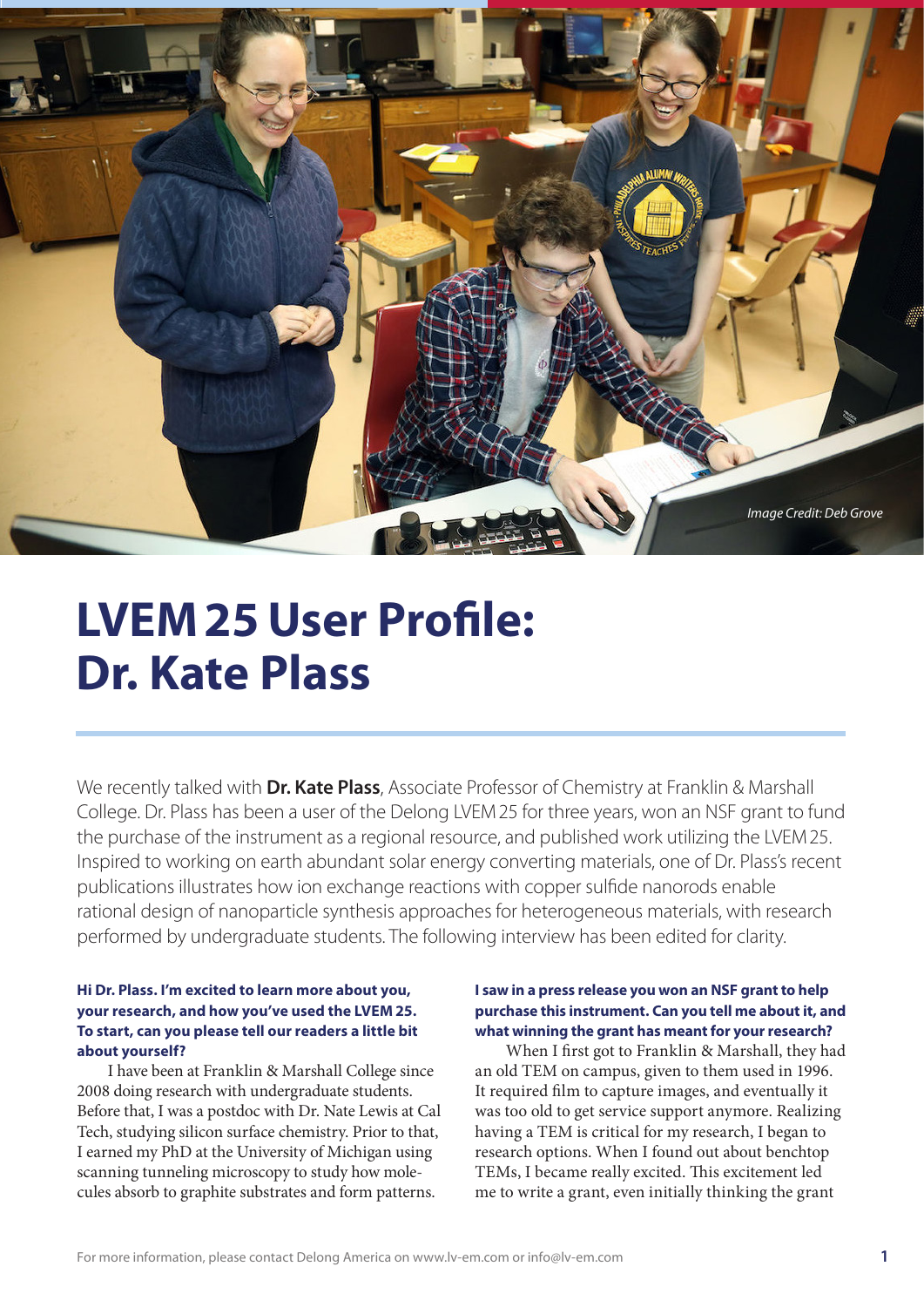might not work out, and it got funded!

One of the important points in the grant is the instrument serves as a regional resource to other small colleges. Each summer, different groups come and use the instrument, including professors and their students.

People typically drive an hour or two, from other Primarily Undergraduate Institutions (PUIs). Having the instrument creates lower cost and closer access to TEM than what is available at larger research universities in the region. For these groups, they value that students can run the data collection because the instrument is so easy to use.

#### **Why did you choose to purchase a LVEM 25?**

I was really looking for something robust. I would often go to Penn State, for example, where they have lots of TEMs. Their instruments are highly complex, and you have to have a service contract because they will break multiple times a year. Recognizing up front the facts that we are a small school, I do not have time to maintain a TEM myself, there are not resources available to have a technician maintain a TEM fulltime, and my undergraduates have to be able to use this. I was really looking for robustness in an instrument that undergrads could use, not abuse, nearly continuously. The instrument is so robust, we just had our first repair after 3 years of heavy use.

# **You recently published a paper titled "Effects of I₂ on Cu₂−xS Nanoparticles: Enabling Cation Exchange but Complicating Plasmonics." Can you briefly describe that work, and how LVEM 25 helped in your research?**

This project idea builds on our group's experience making these CuS nanoparticles (NPs). One of the things that's really cool about these NPs is that it is relatively easy to pull out the copper and put something else in its place. In this way, you can get partially exchanged particles that retain the shape and the size of the rods while opening up a range of different chemistries. For example, along the rod you could have stripes of ZnS, or perhaps you could attach blocks of CdS. You could exchange Co or Mn or In and Ga, enabling you to make a CuInS NP. As a starting material for cation exchange, it's a really versatile material.

Cation exchange itself is a really interesting method to develop rational synthesis approaches for NPs. It advances the field from the early approaches of combining many materials in a single reaction and hoping to get the desired product want.

#### **What are other ways you utilize the LVEM 25 in your research?**

When developing methods for rational synthesis, if you want to be able to prove that a reaction

mechanism was due to cation exchange, you've got to monitor the size and shape of the particles. This means every step along the way you've got to do TEM.

For our last paper, we were investigating whether an oxidation step can accelerate cation exchange. This required TEM images of samples before treatment, after treatment and after cation exchange. For every sample set, we had to get that full combination. This project just wouldn't be possible if we didn't have ready access to TEM, in a way that students could do it and we can afford it. We just couldn't do the work if we had to pay for all that TEM at an outside facility.



*TEM of Cu1.8S nanorods synthesized by Dr. Plass's group. (Le, 2020)*

#### **What inspired you about this work in the beginning?**

Solar energy. When I first came to Franklin and Marshall, I was interested in continuing solar energy research and tailoring the research to the resources available. Materials like copper sulfide are wonderful light absorbers, but it turns out they only work if you have just the right phase and optical properties. My early entry into this field was understanding how to control the phase and optical properties of copper sulfide as an earth abundant solar energy converter. Over the years, as we have become skilled at synthesizing these materials, we've meandered into the materials science questions of how you control these materials with cation exchange reactions.

## **I love the inspiration of working on "earth abundant solar energy converting materials." I'm curious about where did you decide to place the instrument, and how hard was the site prep?**

We have a departmental shared instrument lab, and TEM is in there. The setup and site prep were really easy. We cleared some other instruments, moved other things around and it worked out fine. The technician who visited to perform the installation was great, and went through degassing to get it up and running. As the owner, we only needed to provide a power outlet. Another benefit was that it doesn't